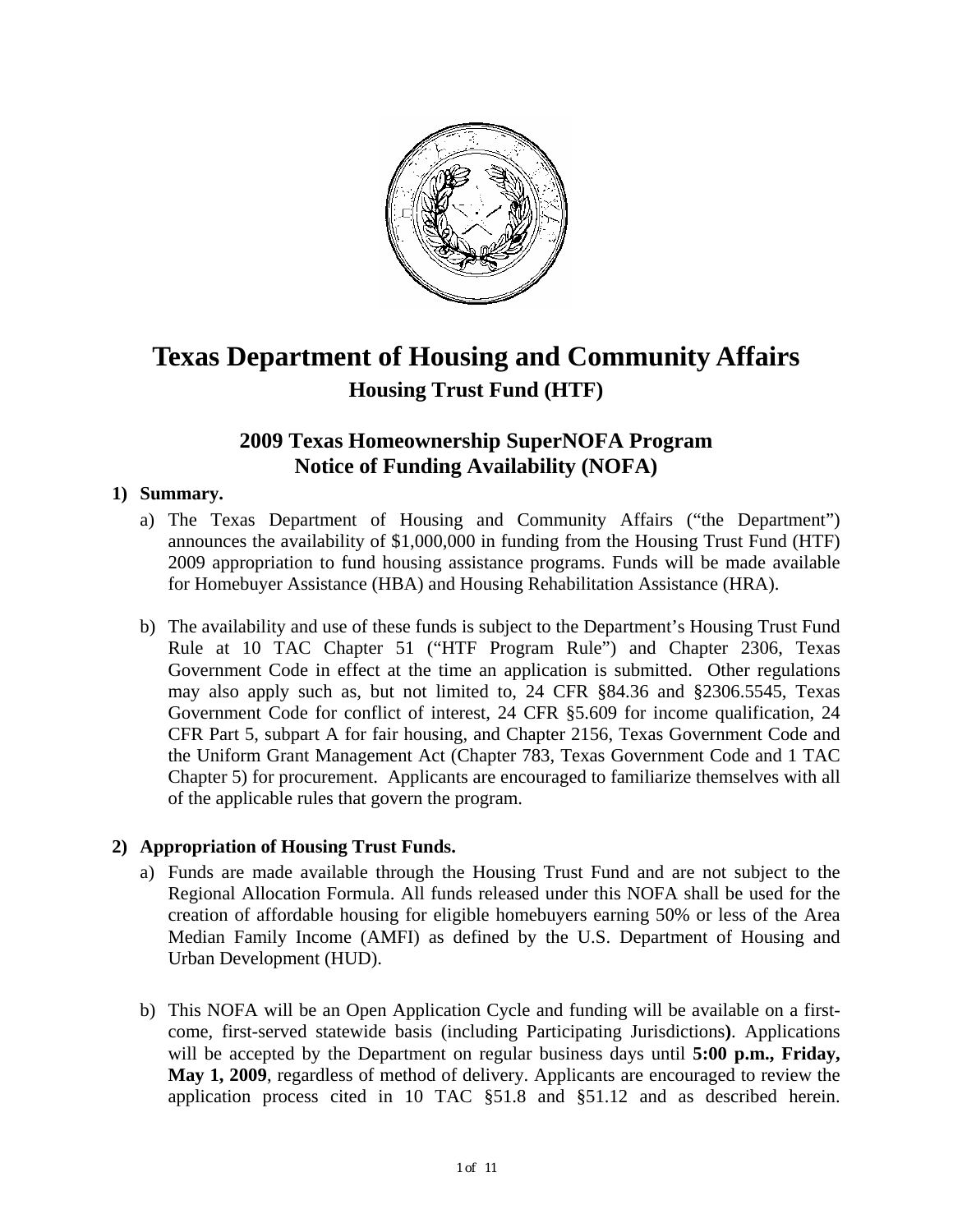Applications that do not meet minimum threshold criteria will not be considered for funding.

# **3) Limitation on Funds.**

- a) The Department awards 2009 Homeownership SuperNOFA funds to eligible organizations. The maximum award amount may not exceed \$250,000, including project, administrative, and soft costs, per Program Activity.
- b) Applicants may be eligible to receive up to 4% of project costs for funding for Administrative Costs. Administrative Costs may include:
	- i) Application intake and processing;
	- ii) Affirmative marketing and brochures;
	- iii) Travel costs for administration and contract training;
	- iv) Professional Services;
	- v) Construction and disbursement documentation preparation;
	- vi) Information services;
	- vii) Procurement of Contractor;
	- viii) Project document preparation;
	- ix) Schedule of values; and
	- x) Work write-up summary.
- c) Soft costs are limited to10% of project costs. Soft Costs may include:
	- i) Application intake and processing;
	- ii) Inspections;
	- iii) Procurement of Contractor;
	- iv) Schedule of values; and
	- v) Work write-up summary.

#### **4) Activity and Applicant Eligibility.**

- a) Eligible and Prohibited Activities are specified in the Department's Housing Trust Fund Rule. Eligible Activities will include those permissible in 10 TAC §51.6. Prohibited Activities include those in 10 TAC §51.7.
- b) Eligible Applicants are Units of General Local Government, Nonprofit Organizations, and Public Housing Authorities (PHA's). Applicants may be ineligible for funding if they meet any of the criteria listed in 10 TAC §51.8(d).
- c) Applicants are encouraged to familiarize themselves with the Department's certification and debarment policies prior to application submission.

#### **5) Affordability Requirements.**

- a) All Housing Trust Fund-assisted housing must follow the income qualification guidelines in 24 CFR §5.609.
- b) Awarded organizations will provide the Homeownership SuperNOFA Program assistance to the homebuyer in the form of a loan. Each loan will be in the form of a 0% interest, deferred forgivable loan with a term based on the Households AMFI and as further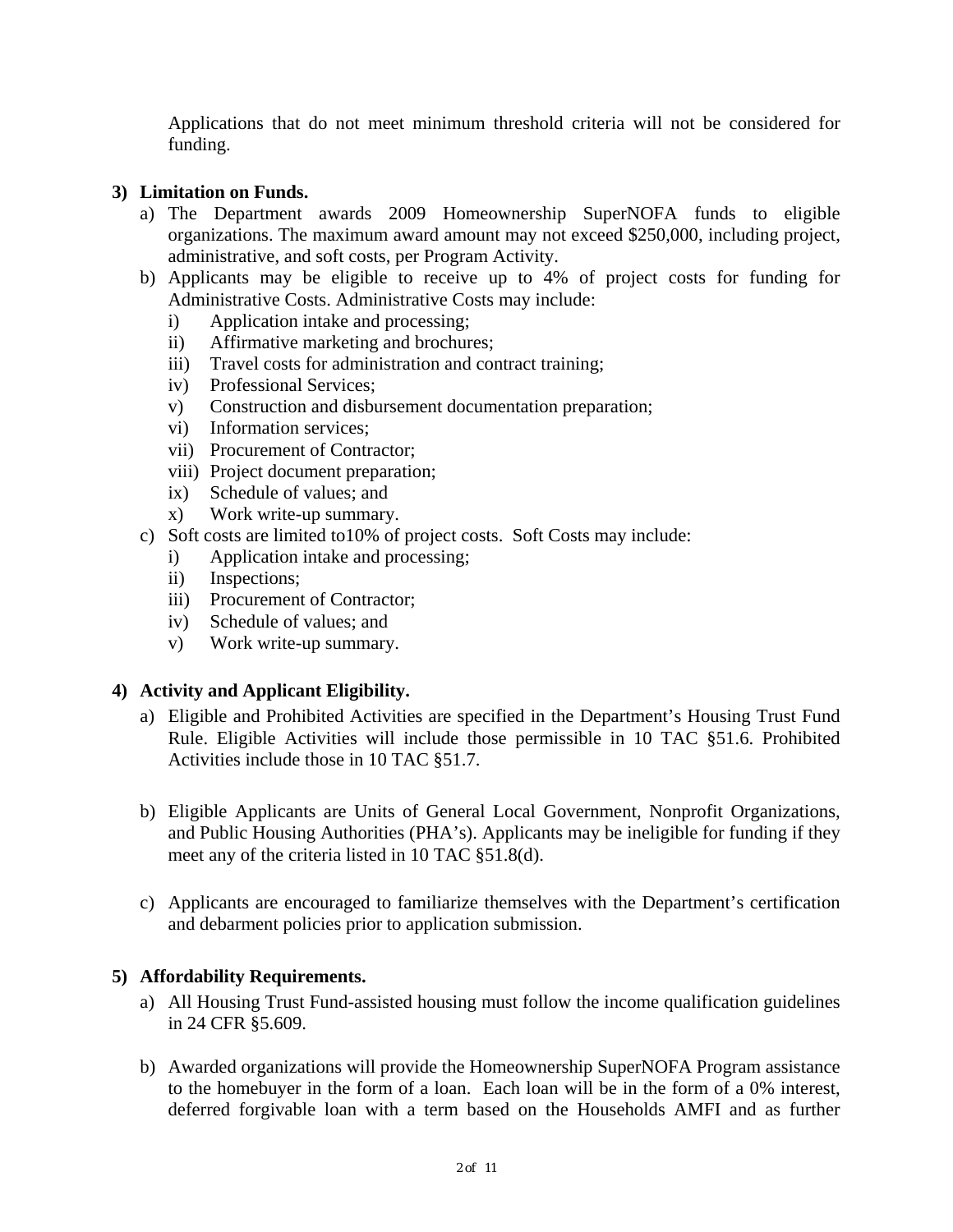described in **§**9 of this NOFA. All loans to assisted homebuyers/homeowners must be evidenced by loan documents provided by the Department and must be payable to the Department.

- c) If at any time prior to the full loan period there occurs a resale of the property, a refinance of any superior lien, a repayment of any superior lien, or if the unit ceases to be the assisted Household's principal residence, the remaining loan balance shall become due and payable.
- d) Forgiveness of the loan balance is calculated based on a pro-rata annual share of the loan term. The anniversary date of the loan shall constitute completion of the year. Any partial year shall not be waived. The amount due will be based on the pro-rata share number of years of the remaining loan term.
- e) In the event the home is sold (voluntary or involuntary), the assisted Household will pay the loan balance from the shared net proceeds of the sale. The shared net proceeds are the sales price minus superior loan repayment (other than Homeownership SuperNOFA Program funds) and any closing costs. A copy of the HUD closing statement must be provided.

#### **6) Construction Standards and Requirements.**

- a) Housing that is constructed or rehabilitated with HTF funds must meet all applicable local codes, rehabilitation standards, ordinances, and zoning ordinances at the time of project completion. In the absence of a local code for new construction or rehabilitation, HTF-assisted new construction or rehabilitation must meet, as applicable, the International Residential Code, the HOME Program Texas Minimum Construction Standards (TMCS) and be in compliance with the basic access standards in new construction, established by §2306.514, Texas Government Code. In addition, housing that is rehabilitated with funds awarded under this NOFA must meet all applicable energy efficiency standards established by §2306.187, Texas Government Code, and energy standards as verified by RESCHECK.
- b) At the completion of the assistance, all properties must meet the International Residential Code and local building codes. If a home is reconstructed, the applicant must also ensure compliance with the universal design features in new construction, established by §2306.514, Texas Government Code, required for any applicant utilizing federal or state funds administered by TDHCA in the construction of single family homes.
- c) All other HTF-assisted housing (e.g., acquisition) must meet all applicable State and local housing quality standards and code requirements and if there are no such standards or code requirements, the housing must meet the Housing Quality Standards in 24 CFR §982.401. When HTF funds are used for a rehabilitation development the entire unit must be brought up to the applicable property standards.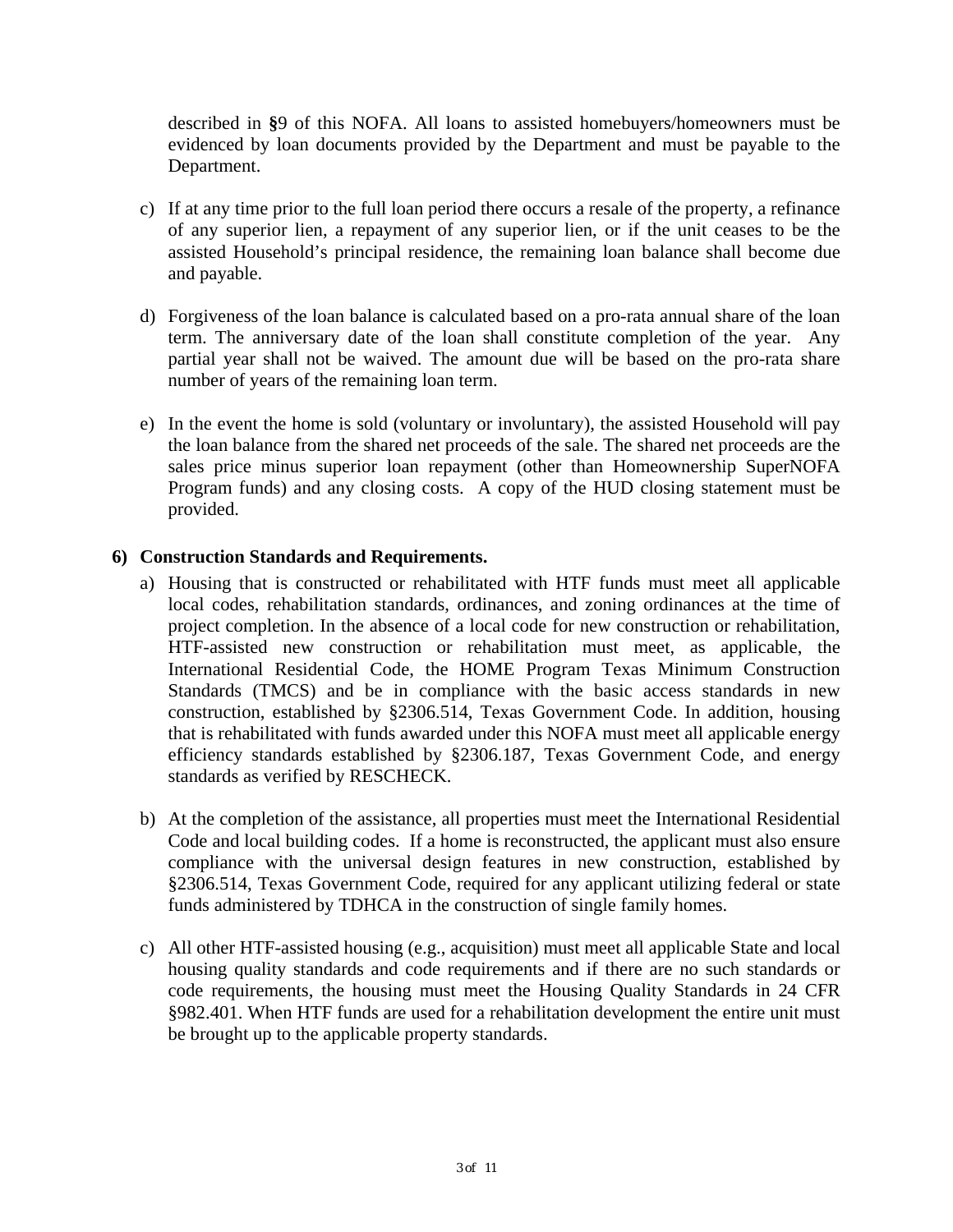- d) Housing that is assisted with HTF funds must comply with the Lead-Based Paint Poisoning Prevention Act (42 USC §§4821–4846) and the Residential Lead-Based Paint Hazard Reduction Act of 1992 (42 USC §§4851–4856).
- e) Awarded organizations must comply with the requirements of §2156.062,Texas Government Code and the rules promulgated by the Office of the Governor under the Uniform Grant Management Act (Chapter 783, Texas Government Code and 1 TAC Chapter 5) for applicable procurement laws and procedures.
- f) Awarded organizations must ensure that the demolition and removal of all dilapidated units on the lot occurs prior to the Household's occupancy of the Newly Constructed or Rehabilitated housing unit.
- g) Awarded organizations must ensure and verify that each building construction contractor performing activities in the amount of \$10,000 or more under the Contract is registered and maintains good standing with the Texas Residential Construction Commission in accordance with Chapters 401 and 416, Texas Property Code.
- h) Awarded organizations must ensure and verify that each housing unit being rehabilitated in the amount of \$10,000 or more under the Contract is registered with the Texas Residential Construction Commission in accordance with §426.003 of the Texas Property Code.
- i) Awarded organizations must provide building construction contractor oversight and ensure builder's risk coverage is provided.
- j) Awarded organizations must ensure that the demolition of any housing unit does not occur less than six (6) months prior to the Contract end date.
- k) Awarded organizations must ensure a Certificate of Construction Completion must be submitted to the Department upon completion of construction-related activities.

# **7) Affirmative Marketing Program Requirements.**

- a) Recipients of Housing Trust Funds must adopt affirmative marketing policies and procedures in furtherance of Texas' commitment to non-discrimination and equal opportunity in housing Affirmative marketing steps consist of actions to provide information and otherwise attract eligible persons in the housing market area to the available housing without regard to race, color, national origin, sex, religion, familial status or disability.
- b) The affirmative marketing requirements and procedures adopted must include:
	- i) Methods for informing the public, owners, and potential tenants about Federal Fair Housing Laws and the awarded applicant's affirmative marketing policy (e.g., the use of the Equal Housing Opportunity logotype or slogan in press releases and solicitations for owners, and written communication to fair housing and other groups);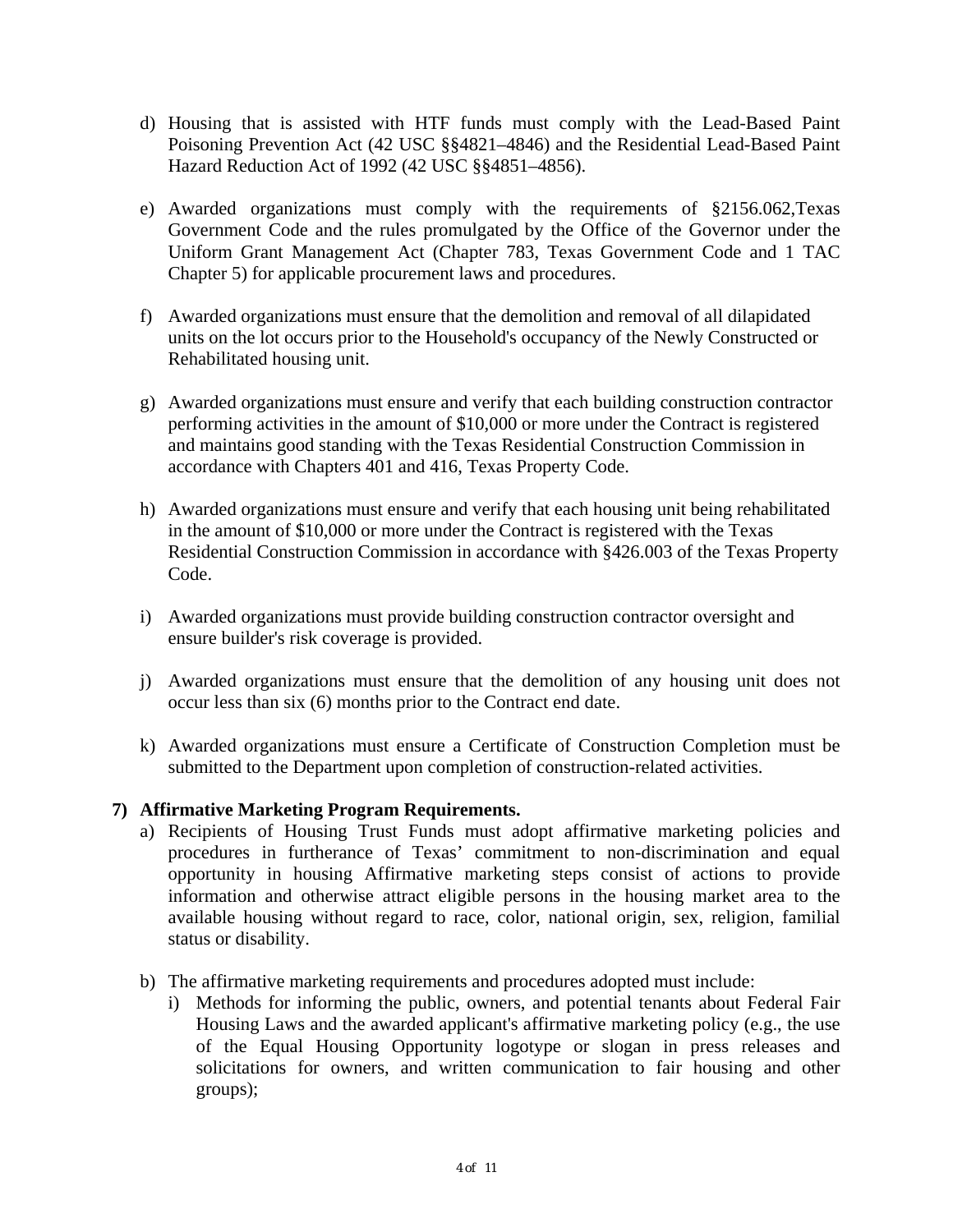- ii) Requirements and practices each awarded applicant must adhere to in order to carry out the Department's affirmative marketing procedures and requirements (e.g., use of commercial media, use of community contacts, use of the Equal Housing Opportunity logotype or slogan, and display of fair housing poster);
- iii) Procedures to be used by awarded applicants to inform and solicit applications from persons in the housing market area who are not likely to apply for the housing without special outreach (e.g., use of community organizations, places of worship, employment centers, fair housing groups, or housing counseling agencies);
- iv) Records that will be kept describing actions taken by the awarded applicants and by owners to affirmatively market units and records to assess the results of these actions; and
- v) A description of how the awarded applicants will annually assess the success of affirmative marketing actions and what corrective actions will be taken where affirmative marketing requirements are not met.

# **8) Conflict of Interest.**

- a) In the procurement of property and services by recipients of Housing Trust Funds, the conflict of interest provisions in 24 CFR §85.36 and §2306.5545 of the Texas Government Code apply.
- b) No persons who exercise or have exercised any functions or responsibilities with respect to activities assisted with HTF funds or who are in a position to participate in a decision making process or gain inside information with regard to these activities, may obtain a financial interest or benefit from a HTF-assisted activity, or have an interest in any contract, subcontract or agreement with respect thereto, or the proceeds thereunder, either for themselves or those with whom they have family or business ties, during their tenure or for one year thereafter.
- c) The conflict of interest provisions apply to any person who is an employee, agent, consultant, officer, or elected official or appointed official of the recipient which is receiving HTF funds.

#### **9) Homebuyer Assistance Program Details.**

- a) Funds released under this NOFA can be allocated to administer a Homebuyer Assistance (HBA), including downpayment and closing cost assistance to eligible homebuyers for the acquisition of affordable and accessible single family housing. Eligible first-time homebuyers must not have owned a home in the three (3) years prior to the receipt of assistance.
- b) Eligible homebuyers may receive loans up to \$10,000 for down payment, gap financing and closing costs.
	- i) If the assisted household has an income that is less than 50% of the area median family income, the assistance will be in the form of a 0% interest ten (10) year deferred, forgivable loan creating a 2nd or 3rd lien.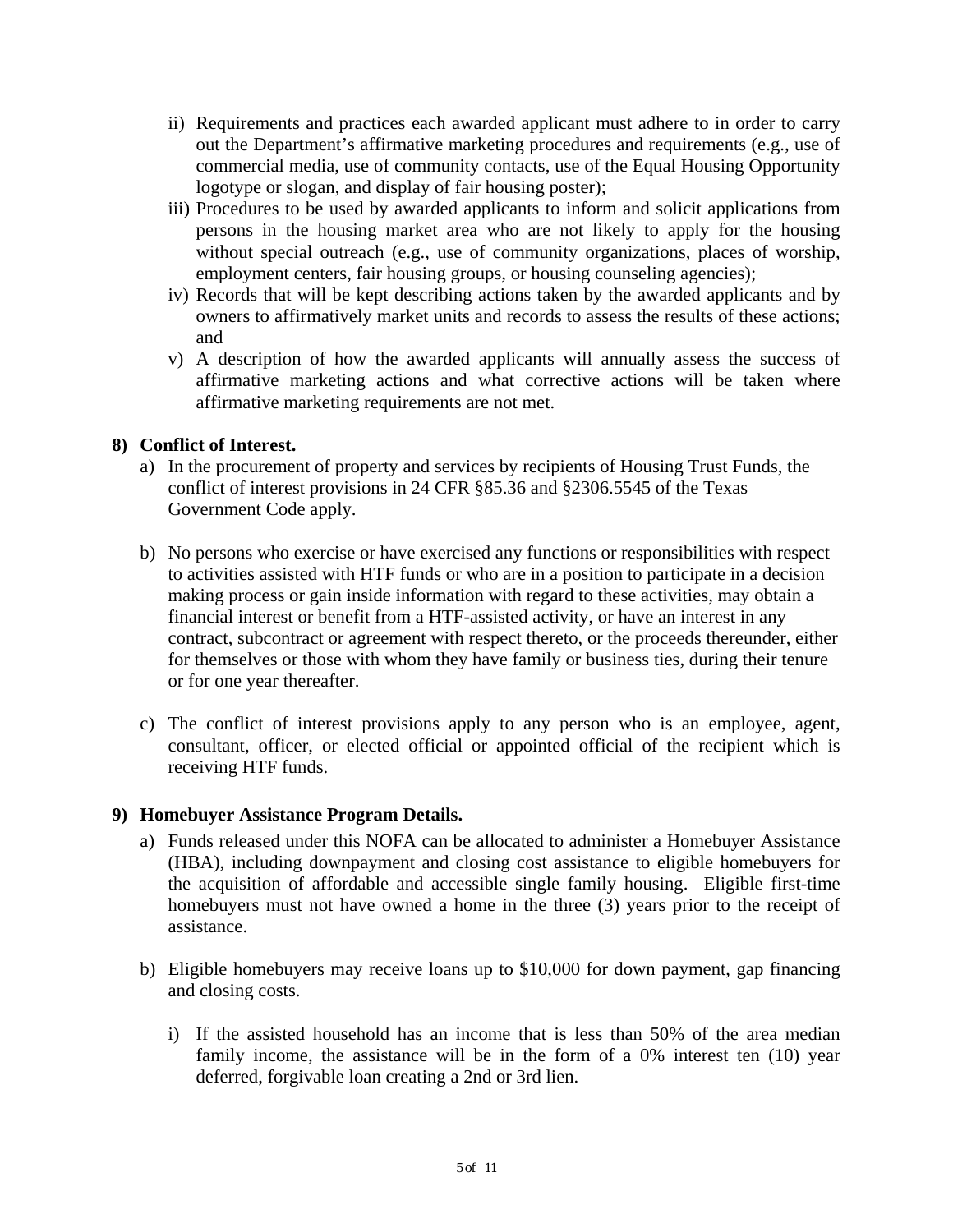- ii) If the household income is below 30% of the AMFI, the assistance will be in the form of a 0% interest five (5) year deferred, forgivable loan creating a 2nd or 3rd lien.
- c) The following first lien purchase loan requirements are imposed for households receiving assistance:
	- i) No adjustable rate mortgage loans (ARMs) are allowed.
	- ii) No mortgages with a loan to value equal to or greater than 100% are allowed;
	- iii) No subprime mortgage loans are allowed;
	- iv) An origination fee and any other fee associated with the mortgage loan may not exceed 2% of the loan amount; and
	- v) The income ratio (back-end ratio) may not exceed 45%.
- d) The contract term for the HBA Program Activity shall not exceed twenty-four (24) months and performance under the contract will be evaluated according to the following benchmarks:
	- i) Six (6) months, 25% of funds must be committed;
	- ii) Twelve (12) months, 50% of funds must be committed, 25% of funds drawn;
	- iii) Eighteen (18) months, 75% of funds must be committed, 50% of funds drawn; and
	- iv) Twenty (24) months, 100% of funds already committed and 100% of funds drawn.

#### **10) Homebuyer Assistance Threshold Criteria.**

The following threshold criteria listed in the subsection are mandatory requirements at the time of application submission unless specifically indicated otherwise and will be included in the written agreement, if awarded funds:

- i). **Cash Reserve**: Each awarded applicant will be required to expend funds according to program guidelines and request funds from the Department for eligible expenses. Every Applicant must evidence the ability to administer the program and commit adequate cash reserves of at least \$30,000 to facilitate administration of the program during the Department's disbursement process. Cash reserves are not permanently invested in the project but are used for short term deficits that are paid by program funds. Evidence of this commitment and the amount must be included in the Applicant's resolution and budget.
- ii). **Resolution:** All applications submitted must include an **original** resolution from the Applicant's direct governing body, authorizing the submission of the Application, commitment and the amount of cash reserves for use during the contract period, naming of a person and the person's title authorized to represent the organization and signature authority to execute a contract. If an Applicant that is a nonprofit organization is requesting a waiver of the grant application fee, they must do so in the resolution, and must state that the nonprofit organization offers expanded services such as child care, nutrition programs, job training assistance, health services, or human services. The resolution must be signed and dated within the six months preceding the application deadline date.
- iii). **Description of Demand**: It will be a threshold requirement to submit a narrative that describes in detail the demand evidenced for the proposed number of units to be assisted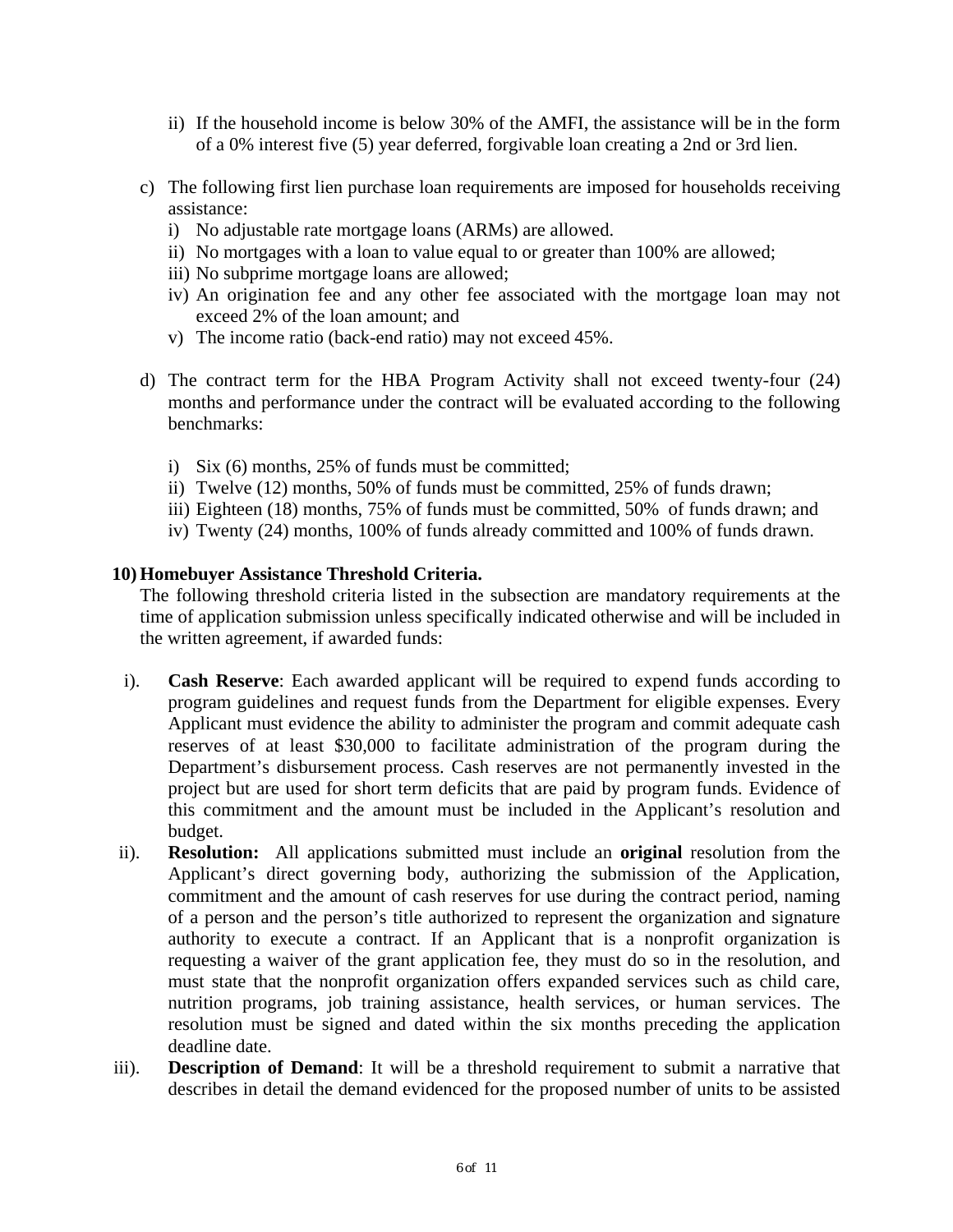in the proposed service area. Source data, calculations and assumptions must be included.

iv). **Homebuyer Counseling:** It will be a threshold requirement for each applicant to submit the level of homebuyer counseling that will be provided. A minimum of eight (8) hours of homebuyer counseling must be provided. Evidence must include documentation describing the level of homebuyer counseling proposed, including post purchase counseling. Applicant must state who will provide the homebuyer counseling. A copy of the curriculum and a copy of the proposed written agreement for service provider (if the applicant is not providing the service) must also be provided.

#### **11) Housing Rehabilitation Assistance Program Details.**

- a) Funds released under this NOFA can be allocated to administer a Housing Rehabilitation Assistance (HRA) for eligible homeowners for the rehabilitation of owner-occupied single family housing. The homeowner must own the property and it must be the principal residence of the homeowner.
- b) Eligible homebuyers may receive loans up to \$30,000 for rehabilitation costs, including barrier removal.
	- i) If the assisted household has an income that is less than 50% of the area median family income, the assistance will be in the form of a 0% interest 20 year deferred, forgivable loan creating a  $1<sup>st</sup>$ ,  $2<sup>nd</sup>$ , or  $3<sup>rd</sup>$  lien.
	- ii) If the household income is below 30% of the AMFI, the assistance will be in the form of a 0% interest 10 year deferred, forgivable loan creating a  $1<sup>st</sup>$ ,  $2<sup>nd</sup>$ , or  $3<sup>rd</sup>$  lien.
- c) The contract term for the HRA Program Activity shall not exceed twenty-four (24) months and performance under the contract will be evaluated according to the following benchmarks:
	- i) Six (6) months, 25% of funds must be committed;
	- ii) Twelve (12) months, 50% of funds must be committed, 25% of funds drawn;
	- iii) Eighteen (18) months, 75% of funds must be committed, 50% of funds drawn; and
	- iv) Twenty (24) months, 100% of funds already committed and 100% of funds drawn.

#### **12) Housing Rehabilitation Assistance Threshold Criteria.**

The following threshold criteria listed in the subsection are mandatory requirements at the time of application submission unless specifically indicated otherwise and will be included in the written agreement, if awarded funds:

i). **Cash Reserve**: Each awarded applicant will be required to expend funds according to program guidelines and request funds from the Department for eligible expenses. Every Applicant must evidence the ability to administer the program and commit adequate cash reserves of at least \$30,000 to facilitate administration of the program during the Department's disbursement process. Cash reserves are not permanently invested in the project but are used for short term deficits that are paid by program funds. Evidence of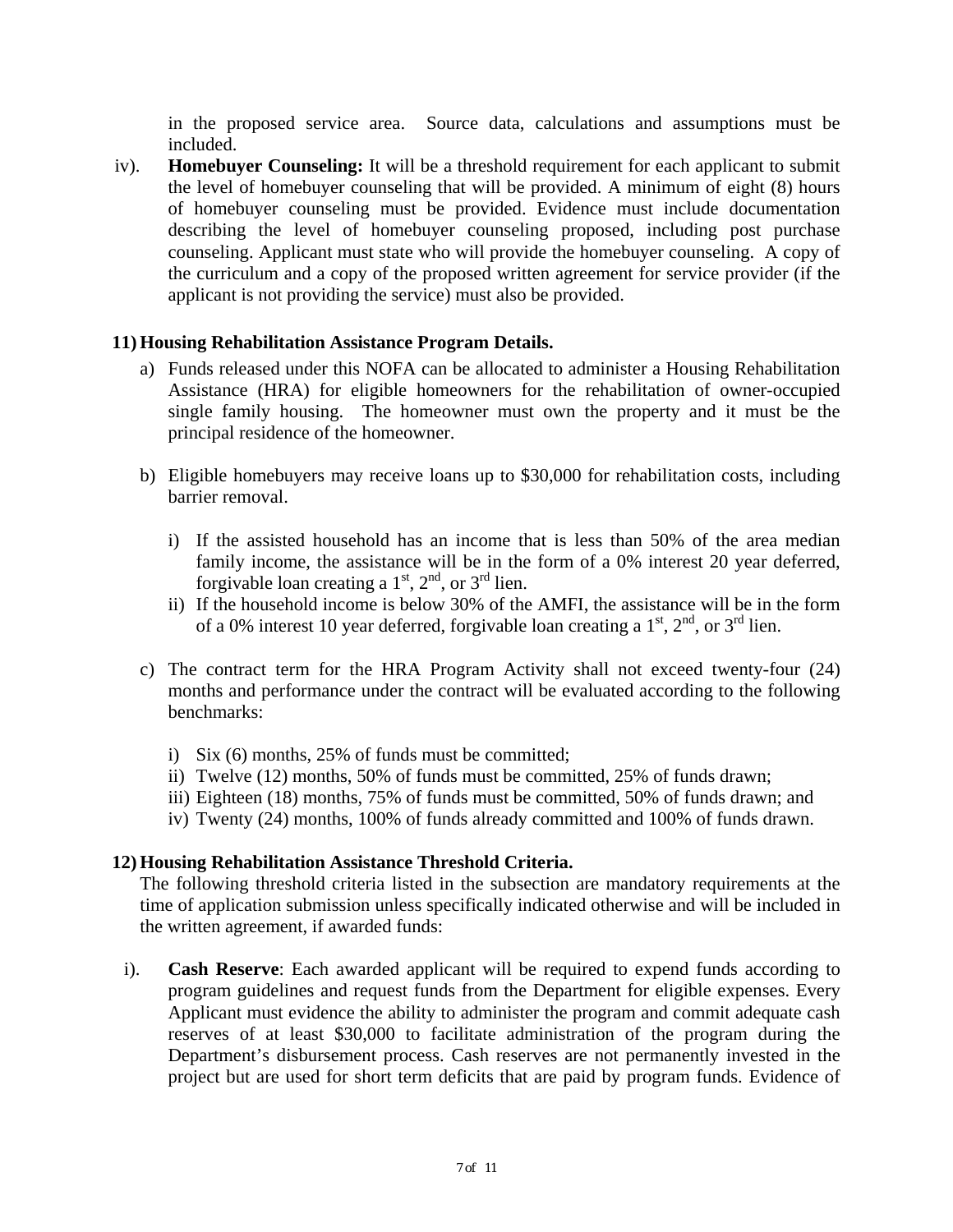this commitment and the amount must be included in the Applicant's resolution and budget.

- ii). **Resolution:** All applications submitted must include an **original** resolution from the Applicant's direct governing body, authorizing the submission of the Application, commitment and the amount of cash reserves for use during the contract period, naming of a person and the person's title authorized to represent the organization and signature authority to execute a contract. If an Applicant that is a nonprofit organization is requesting a waiver of the grant application fee, they must do so in the resolution, and must state that the nonprofit organization offers expanded services such as child care, nutrition programs, job training assistance, health services, or human services. The resolution must be signed and dated within the six months preceding the application deadline date.
- iii). **Description of Demand**: It will be a threshold requirement to submit a narrative that describes in detail the demand evidenced for the proposed number of units to be assisted in the proposed service area. Source data, calculations and assumptions must be included.

# **13) Application Review Process.**

- a) The application review process is described in 10 TAC §51.12.
- b) Each application will be handled on a first-come, first-served basis as further described in this section. Each application will be assigned a "received date" based on the date and time it is physically received by the Department. Then each application will be reviewed on its own merits as applicable. Applications will continue to be prioritized for funding based on their "received date". Applications will be reviewed for applicant and activity eligibility, and threshold criteria as described in this NOFA.
- c) All Applicants will be processed through the Department's Application Evaluation System, and will include a previous award and past performance evaluation. Poor past performance may disqualify an Applicant for a funding recommendation or the recommendation may include conditions.
- d) Applicants Must Meet or Exceed Threshold Criteria.
	- i) The Department will ensure review of materials required under the NOFA and Application Guide and will issue a notice of any Administrative Deficiencies within forty-five (45) days of the received date. Applications with Administrative Deficiencies not cured within five (5) business days, will be terminated and must reapply for consideration of funds. Applications that have completed this Phase will be reviewed for recommendation to the Board.
	- ii) If a submitted Application has an entire Volume of the application missing; has excessive omissions of documentation from the Threshold Criteria or Uniform Application documentation; or is so unclear, disjointed or incomplete that a thorough review cannot reasonably be performed by the Department, as determined by the Department, will be terminated without being processed as an Administrative Deficiency.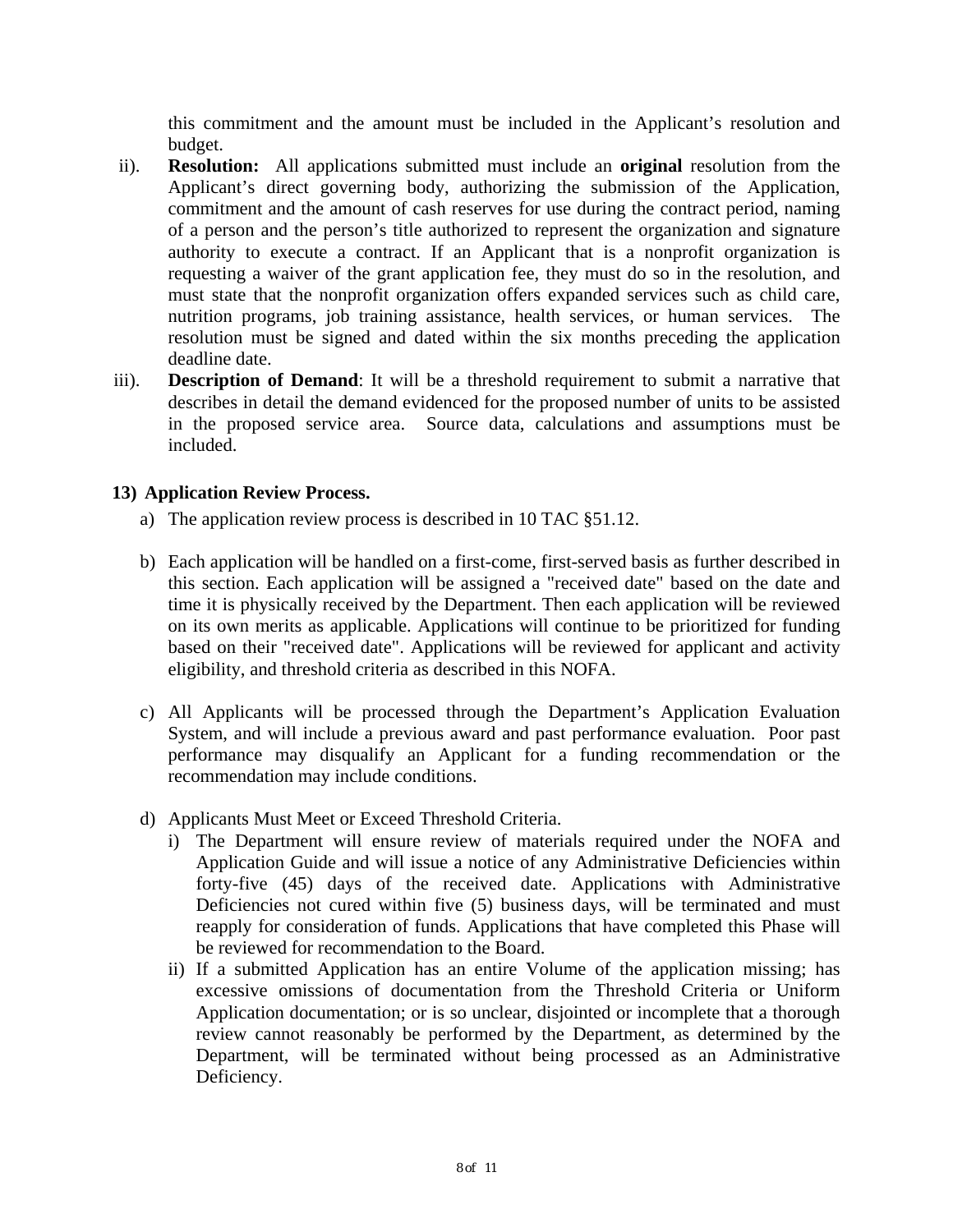- e) Because Applications are processed in the order they are received by the Department, it is possible that the Department will expend all available HTF funds before an Application has been completely reviewed. If on the date an Application is received by the Department, no funds are available under this NOFA, the Applicant will be notified that no funds exist under the NOFA and the Application will not be processed.
- f) The Department may decline to consider any Application if the proposed activities do not, in the Department's sole determination, represent a prudent use of the Department's funds. The Department is not obligated to proceed with any action pertaining to any Applications that are received, and may decide it is in the Department's best interest to refrain from pursuing any selection process. The Department reserves the right to negotiate individual elements of any Application.
- g) Funding recommendations of eligible Applicants will be presented to the Department's Governing Board of Directors based on eligibility and limited by the total amount of funds available under this NOFA and the maximum award amount.

#### **14) Appeals and Dispute Resolutions.**

- a) It is the Department's policy to encourage the use of appropriate alternative dispute resolution procedures ("ADR") under the Governmental Dispute Resolution Act, Chapter 2009 of the Texas Government Code, to assist in resolving disputes under the Department's jurisdiction. As described in Chapter 154 of the Civil Practices and Remedies Code, ADR procedures include mediation. Except as prohibited by the Department's ex parte communications policy, the Department encourages informal communications between Department staff and Applicants, and other interested persons, to exchange information and informally resolve disputes. The Department also has administrative appeals processes to fairly and expeditiously resolve disputes. If at anytime an Applicant or other person would like to engage the Department in an ADR procedure, the person may send a proposal to the Department's Dispute Resolution Coordinator.
- b) For additional information on the Department's ADR Policy, see the Department's General Administrative Rule on ADR at 10 TAC, Subchapter A §1.17 and §2306.082, Texas Government Code.
- c) An Applicant may appeal decisions made by staff in accordance with 10 TAC, Subchapter A §1.7.

# **15) Application Submission.**

- a) All applications submitted under this NOFA must be received on or before **5:00 p.m. on May 1, 2009, regardless of method of delivery.**
- b) The Department will accept applications from 8 a.m. to 5 p.m. each business day, excluding federal and state holidays from the date this NOFA is published on the Department's web site until the deadline. Question regarding this NOFA should be addressed to: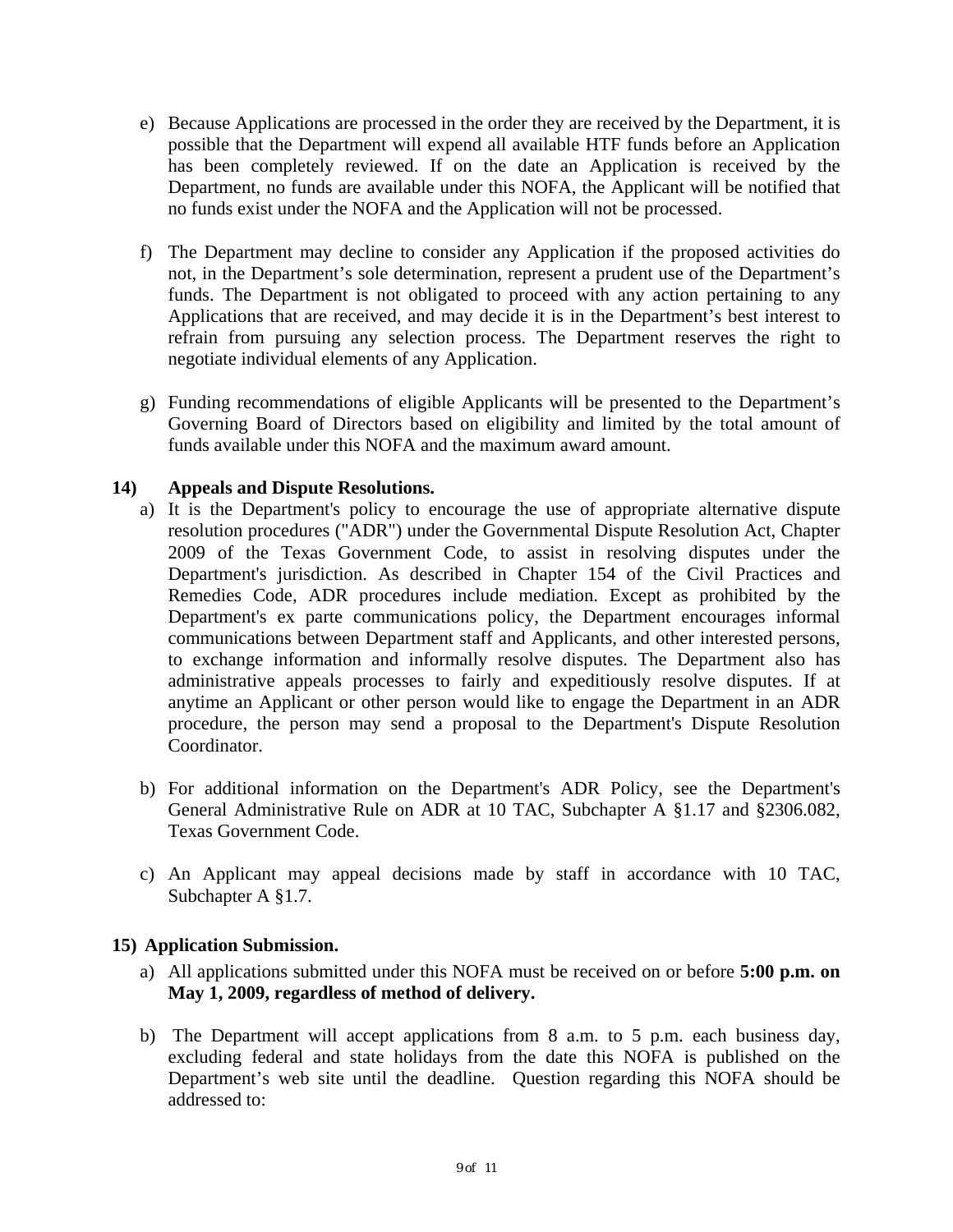**Texas Department of Housing & Community Affairs Attn: Housing Trust Fund Program Administrator**  HOME and Housing Trust Fund Programs Division 221 E.  $11<sup>th</sup>$  Street Austin, Texas 78701 Telephone: (512) 463-8921 E-mail: [HTF@tdhca.state.tx.us](mailto:HOME@tdhca.state.tx.us)

- c) All applications must be submitted, and provide all documentation, as described in this NOFA and associated application materials.
- d) Applicants must submit one complete printed copy of all Application materials and one complete scanned copy of the Application materials provided on compact disc (CD-ROM or DVD-ROM).
- e) All Application materials including manuals, NOFA, program guidelines, and all applicable HTF rules, will be available on the Department's website at [www.tdhca.state.tx.us.](http://www.tdhca.state.tx.us./) Applications will be required to adhere to the Housing Trust Fund Program Rule and threshold requirements in effect at the time of the Application submission. Applications must be on forms provided by the Department, and cannot be altered or modified and must be in final form before submitting them to the Department.
- f) Applicants are required to remit a non-refundable Application fee payable to the Texas Department of Housing and Community Affairs in the amount of \$30 per Application. Payment must be in the form of a check, cashier's check or money order. Do not send cash. Section 2306.147(b) of theTexas Government Code requires the Department to waive Application fees for nonprofit organizations that offer expanded services such as child care, nutrition programs, job training assistance, health services, or human services. These organizations must include proof of their exempt status and a description of their supportive services in lieu of the Application fee. The Application fee is not an allowable or reimbursable cost under the Homeownership SuperNOFA Program.
- g) **Application Workshop:** the Department will present application workshops in locations throughout the State which will provide an overview of the Homeownership SuperNOFA Program Activities eligible under this NOFA and will also provide Application preparation and submission requirements, evaluation criteria, and state and federal program information. The Application workshop schedule and registration will be posted on the Department's website at [www.tdhca.state.tx.us](http://www.tdhca.state.tx.us/).
- h) **Audit Requirements:** An applicant is not eligible to apply for funds or any other assistance from the Department unless a past audit or Audit Certification Form has been submitted to the Department in a satisfactory format on or before the application deadline for funds or other assistance per 10 TAC  $\S 1.3(b)$ . This is a threshold requirement outlined in the application, therefore applications that have outstanding past audits will be disqualified. Staff will not recommend applications for funding to the Department's